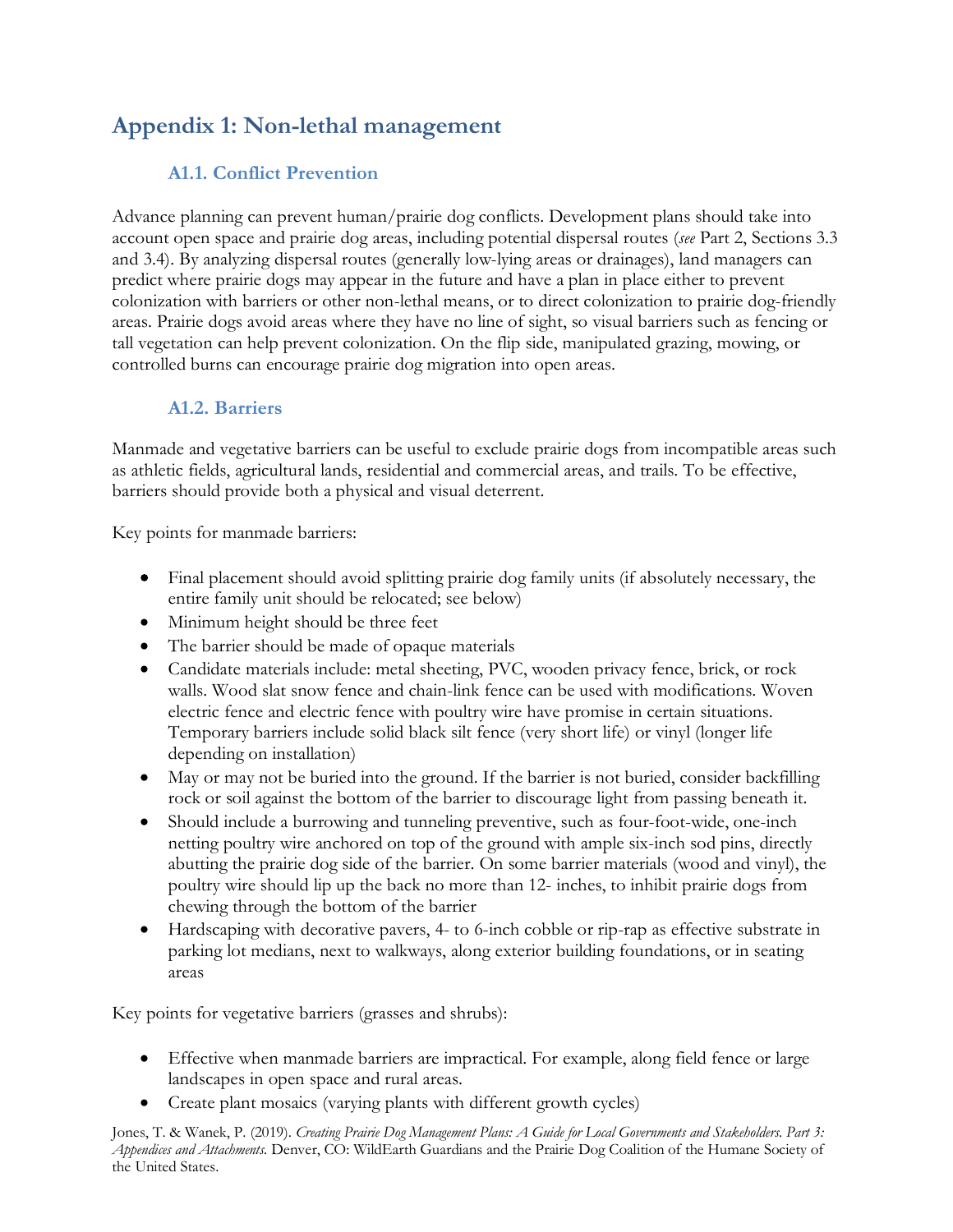- Can be used in agriculture (dense crops such as barley, corn, winter wheat)
- Can be used in open ranges (mixed and tall height grasses, woody vegetation and rushes and sedges)
- Deferred grazing and mowing, especially during spring and early summer, can prevent prairie dogs from colonizing (tactics include rotational livestock grazing and moving water tank locations)
- Irrigation creates undesirable wet habitat for prairie dogs
- In areas where prairie dog expansion is desired, livestock grazing, mowing, and prescribed burns are useful techniques to create habitat

For detailed descriptions and examples of what does and does not work for both artificial and vegetative barriers, see "Attachment 1: Prairie Dog Barriers Overview."

## **A1.3. Birth control**

Two contraceptive products have been experimentally tested on black-tailed prairie dogs: DiazaCon and GonaCon™.

DiazaCon, an oral contraceptive carried in bait, works by inhibiting the cholesterol production needed to produce sex hormones. In a small study, the number of pups born was reduced by 95.5 percent and the contraceptive worked for one breeding season. Primary exposure to non-target species may occur if the baits are directly consumed, and secondary exposure to non-targets might occur if a prairie dog was consumed. More research will be needed before this product becomes readily available (Yoder et al., 2016). DiazaCon is not presently registered by the Environmental Protection Agency (EPA). If approved it will be registered as a restricted use chemical that may only be applied by qualified individuals or agencies (USDA, 2010).

GonaCon™ is a vaccine that prevents the formation of GnRH, a sex hormone, for more than one year. As GonaCon™ is a vaccine, primary non-target species exposure would not occur and if a vaccinated prairie dog was consumed, the vaccine would quickly degrade. The disadvantage is that individual prairie dogs must be captured to administer the vaccine (Yoder et al., 2010). GonaCon™ is currently registered by the EPA as a restricted use chemical and may only be used by USDA Wildlife Services or state wildlife agencies, or individuals working under their authority (USDA, 2010).

Using population modeling, Yoder et al. (2008) evaluated four different scenarios: no control, lethal control, fertility control, and a combination of lethal control and fertility control using  $G$ onaCon<sup>TM</sup> for black-tailed prairie dogs. To summarize their results:

- 1. Population models are predictions based upon the best available information and may not be applicable at large scales.
- 2. Modeled populations that were subject to culling (lethal control) of 50-90% of the total colony went extinct more quickly than populations that received contraceptives applied at the same levels.
- 3. Populations could be stabilized at their current size with 12.79% yearly culling **or** 33.25% yearly contraception.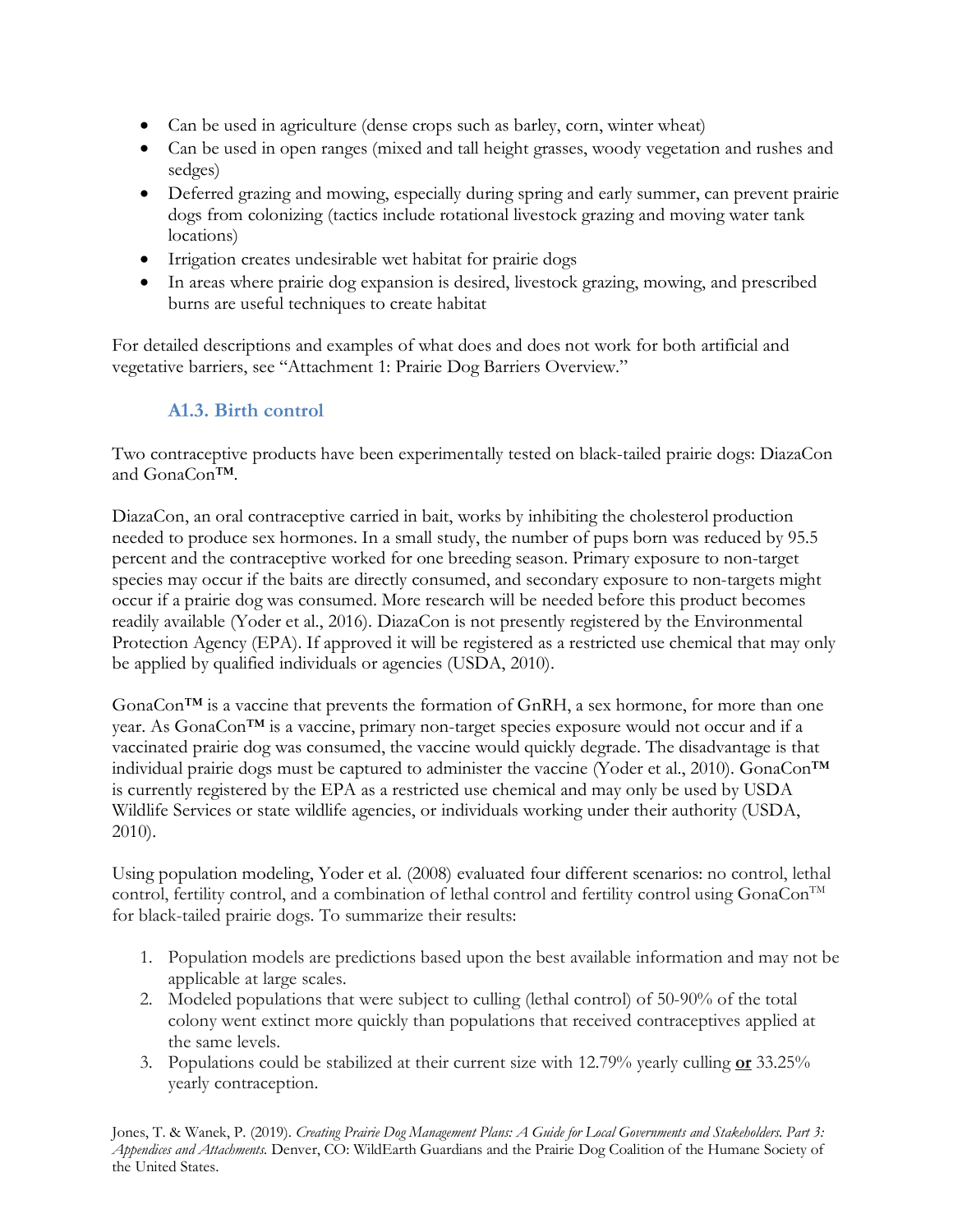4. Populations remained relatively stable over 100 years when 50% of the population was culled initially, followed by 85.8% contraception once every 3 years.

#### **A1.4. Passive relocation**

Passive relocation is a process that manipulates the habitat of prairie dogs, causing them to move out of disputed areas without handling the animal. This method can involve several approaches such as grazing and mowing management, irrigation, tilling, or direct manipulation of each burrow (Reverse Dispersal Translocation<sup>TM</sup>, or RDT). One main requirement for the success of passive relocation is that burrows must be available within a reasonable distance of the RDT site to receive the prairie dogs that are moving. The process should ideally be performed when populations are lower thereby reducing conflicts amongst individuals competing for limited natural resources (burrows, vegetation, etc.). For a detailed description of the RDT methodology, see "Attachment 2: Reverse Dispersal Translocation<sup>TM</sup> (RDT)."

## **A1.5. Active Relocation**

Active relocation is the physical removal of prairie dogs from one area (the take site) and transferal of the animals to another area (the receiving site). Relocation may be undertaken to save animals from imminent death or habitat destruction, to reestablish colonies that have succumbed to plague, or to expand large-scale conservation areas.

Because prairie dogs are physically handled during the relocation process, wildlife agencies may require an intra- or inter-state permit. The permitting process may take anywhere from weeks to months, even years, depending on the species of prairie dog and the laws of individual states and local governments. Various factors are considered during the permitting process, such as whether the new receiving site is adequate for release and what mitigation tactics can be employed if there are conflicts with adjacent landowners.

Relocations should use well-thought-out strategies to maximize success and ensure that prairie dogs acclimate quickly to a receiving site. Prairie dogs should never be "dumped" into an open area. For relocation best practices, see the City of Boulder's prairie dog working group Phase I & Phase II recommendations (https://bouldercolorado.gov/osmp/prairie-dog-working-group); Section A1.5.1; and IUCN Guidelines for reintroductions and other conservation translocations (https://portals.iucn.org/library/efiles/documents/2013-009.pdf).

## **A1.5.1. Relocation Best Practices**

The following are best practices to ensure a positive outcome from prairie dog relocations. Only trained professionals should attempt to relocate prairie dogs; these guidelines are provided to give a sense of what to expect from a relocator.

**Relocate at the appropriate time of year.** Populations moved in early spring and early summer may contain a high number of juveniles that would not have survived even if they were not relocated. Approximately 50 percent of the juvenile population typically succumbs to natural mortality in undisturbed prairie dog colonies (Hoogland, 1995; Hoogland, 2006). Therefore, relocations are best undertaken 2 to 3 months after first juvenile emergence.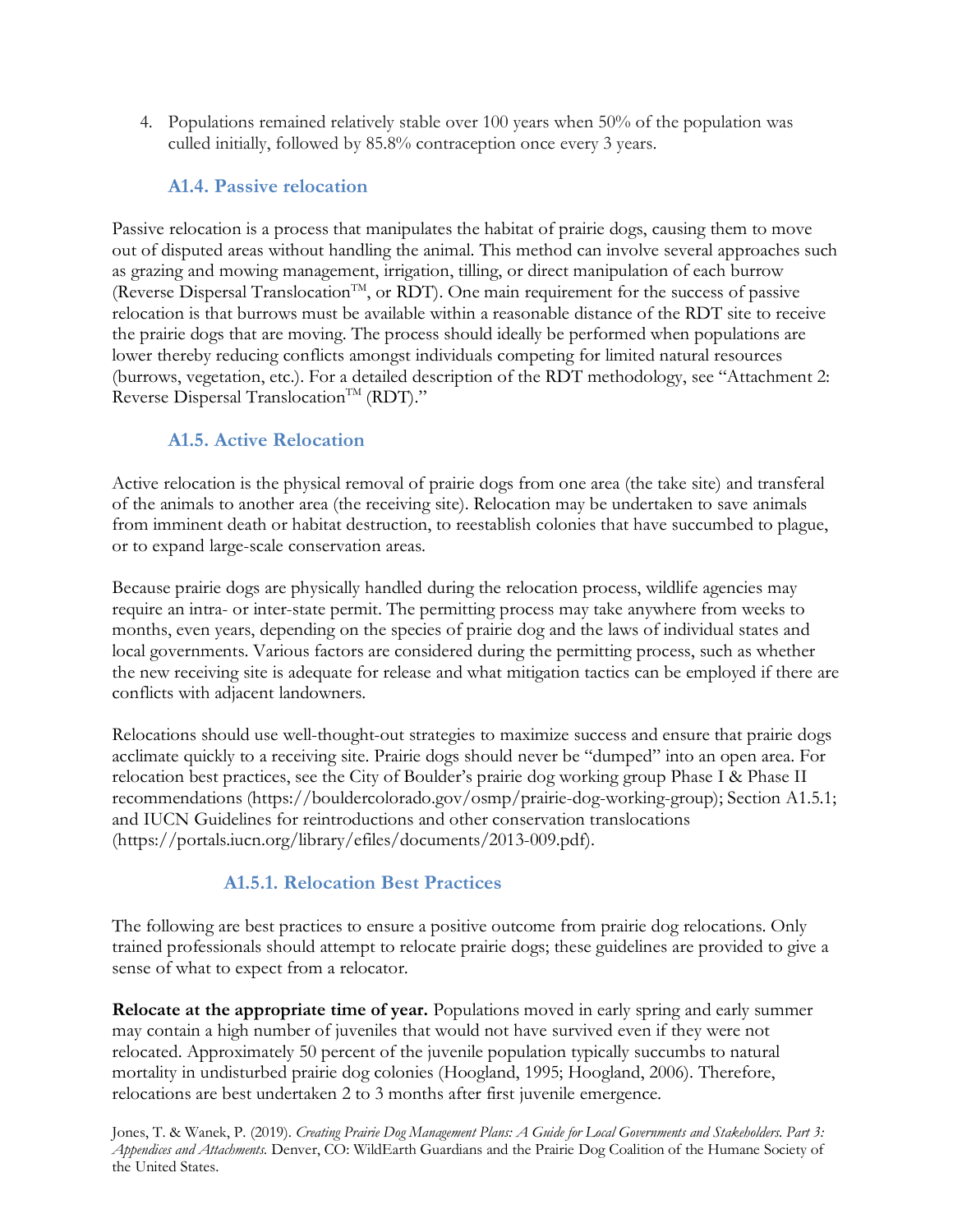- 1. Black-tailed prairie dogs should be moved with these timing conditions in mind:
	- a. Birthing, weaning, and first juvenile emergence occurs March through June  $1<sup>st</sup>$  and relocations are generally discouraged during that time. If possible, capture should be postponed until juveniles have been coming above-ground for at least six weeks (late June or early July for most colonies) (Long et al, 2006).
	- b. Relocations are affected by seasonal conditions. Torpor (semi-hibernation) can occur in the winter, sometimes for weeks, and during hot summer days.
	- c. The best relocation period is late August through mid-November; however, late fall and winter relocations should take into account the conditions of the receiving site; for example, sites with natural burrows may be more appropriate for winter relocations than sites that have no existing burrows, since the prairie dogs will not have to dig in frozen ground. Long et al. (2006) recommend cessation of capture by October in most latitudes.
- 2. Gunnison's, Utah, and white-tailed prairie dogs hibernate and therefore cannot be relocated year-round.
	- a. Breeding occurs from mid-March to early April. Gestation lasts an average of 29 days, and the pups emerge above ground in June.
	- b. Hibernation begins August/September and lasts through late February/early March.
	- c. The best time for relocations is late June through late August.

#### **Relocation is a multi-step process:**

- 1. Evaluation of the take (removal) site. This generally involves three uninterrupted observations of the colony layout and a physical count of prairie dogs on separate days during the times that prairie dogs are most active. For best results, mapping of territorial family units (coteries) occurs at this time.
- 2. Evaluation of receiving (release) site suitability. This analysis reviews information about historical presence of prairie dogs, adequate vegetation, soil conditions, and slope gradient. Historical presence, whether one year or 200 years ago, is important because it is one of the best indicators of soil suitability. The site is further examined for evidence of existing intact burrows and whether artificial chambers will be required to accommodate all captured prairie dogs.

Degraded vegetation may be a problem on some prairie dog sites. Where vegetation is very poor and predominately comprised of introduced pasture grass monocultures and Eurasian forbs, a restoration strategy to reverse or at least mitigate undesirable plants and increase plant diversity should be considered.

Human intervention may be required to control noxious weeds and reintroduce native grasses and forbs that are resilient or resistant to prairie dog grazing. Prairie dogs do not necessarily need to be removed to restore damaged areas as they are known to survive on nonnative plant species and in some cases aid in the control of undesirable species by deadheading weeds or exhausting nonnative grasses. In some cases, tall grasses may need to be mowed before prairie dogs are reintroduced.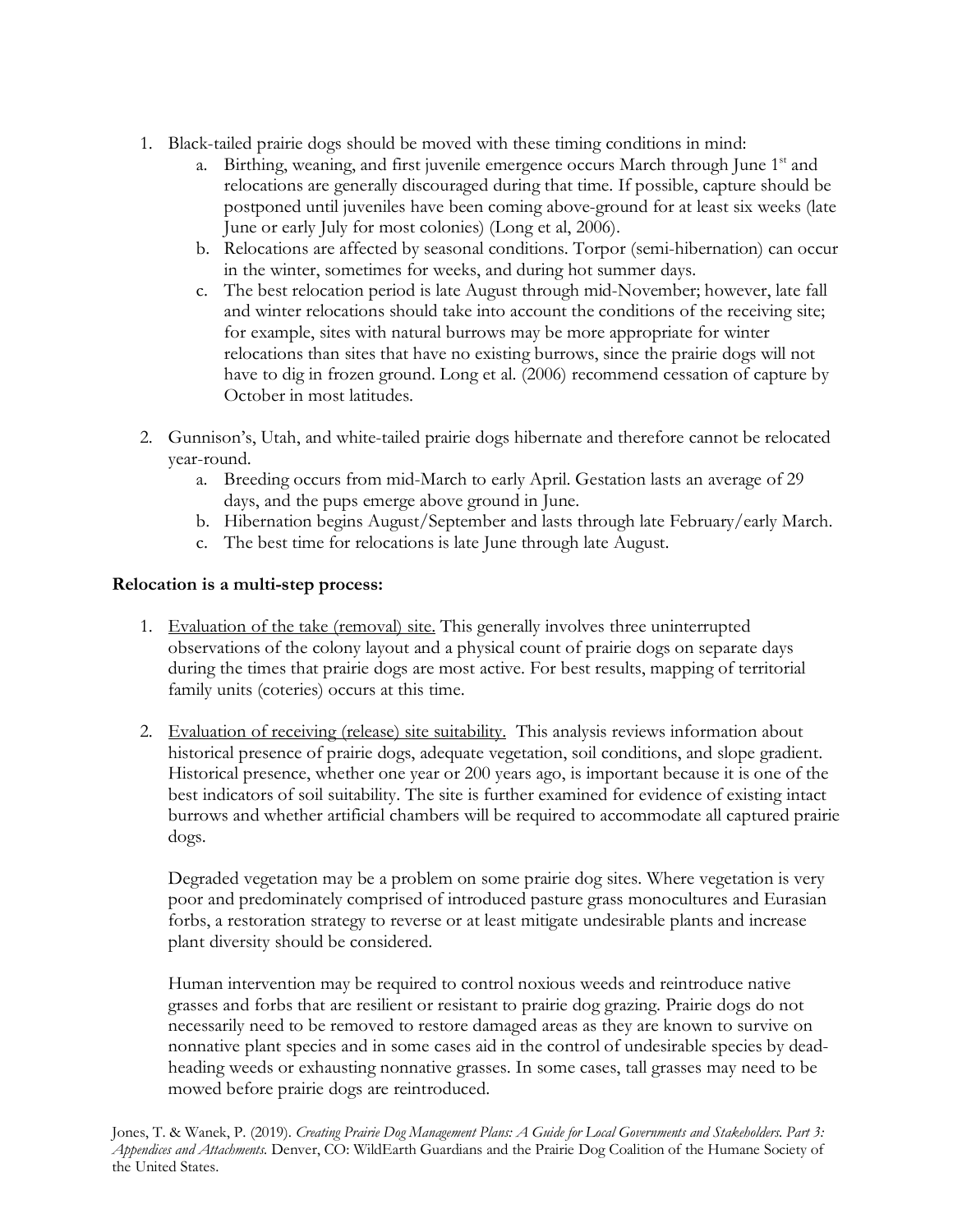- 3. Preparing the take site**.** All burrows are dusted with DeltaDust™, family units are identified (flagged or staked) and traps are set in pre-bait (traps grained and left locked open). Prebaiting may require one to two weeks depending on the behavior of prairie dogs around the traps and bait consumption patterns. Traps in pre-bait should be monitored every day. There should be ample traps laid out on the site to capture all individual animals.
- 4. Preparing the receiving site. In this stage, the receiving site is more thoroughly evaluated for suitable natural receiving burrows and, if needed, strategic placement of artificial chambers. Natural burrows should be a minimum of 2 to 3 feet long and approximately 4 inches in diameter. Some semi-degraded burrows can be reopened using a two-inch in diameter, twofoot-long bulb-planting bit on a hand drill (attempting to reopen burrows with larger equipment could destroy tunnel systems). Most natural burrows initially accept two to three prairie dogs; larger burrows can accept more prairie dogs. Artificial chambers will be required if natural burrows are too degraded. An artificial chamber should be large enough for prairie dogs to sit up inside it and bring in nesting materials and structurally sound enough that it does not collapse under the weight of the soil or degrade in inclement weather. Using a backhoe or a ditch witch, the chamber is buried 4-feet below ground (or deeper depending on frost line) with two exit tubes that connect directly to the chamber and extend above ground (Figure 1).

Using an auger to create new burrows for receiving prairie dogs has been done with mixed success. Effectiveness is largely contingent upon the unique composition of soils on individual sites. Some challenges associated with augering new holes include maneuvering heavy equipment and drilling at a 45 degree angle (the recommended angle for artificial burrows), soil compaction at the end of the auger bit creating difficult digging conditions for prairie dogs, and a wide opening which allows predators to easily trap prairie dogs inside. With ingenuity, augured holes can be fitted with an acclimation cap for some protection from predators. Inclement weather may also present problems as rain can quickly fill augered holes causing flooding and rapid disintegration. Despite these issues, augering should not be entirely dismissed, as it has been useful in select applications.

- 5. Trapping. Traps should be set when prairie dogs are the most active. Trapping must be avoided during very hot periods when temperatures exceed 80 degrees; heat stress can kill prairie dogs. Captured animals in traps are covered with a towel or sheet to reduce stress, and ideally released at the receiving site the same day or the next morning. Trap-shy prairie dogs may be flushed with soapy water. In some cases the take site burrows are lightly covered with soil to locate active prairie dogs. If non-target animals (corvids, songbirds, and rabbits, for example) are trapped, they should be released at the take site. Injured or sick target or non-target animals should be taken to a vet or licensed rehabilitator.
- 6. Other important factors.
	- **Proper care of animals in captivity.** In some cases, prairie dogs may need to be held overnight, several days, or longer. Holding facilities require special permitting and an onsite inspection by a state wildlife officer(s) who ensures the safety of the wild animals and their human caretakers. Wildlife officers have permission to enter the holding facility on a 24/7 basis. Care of prairie dogs should include: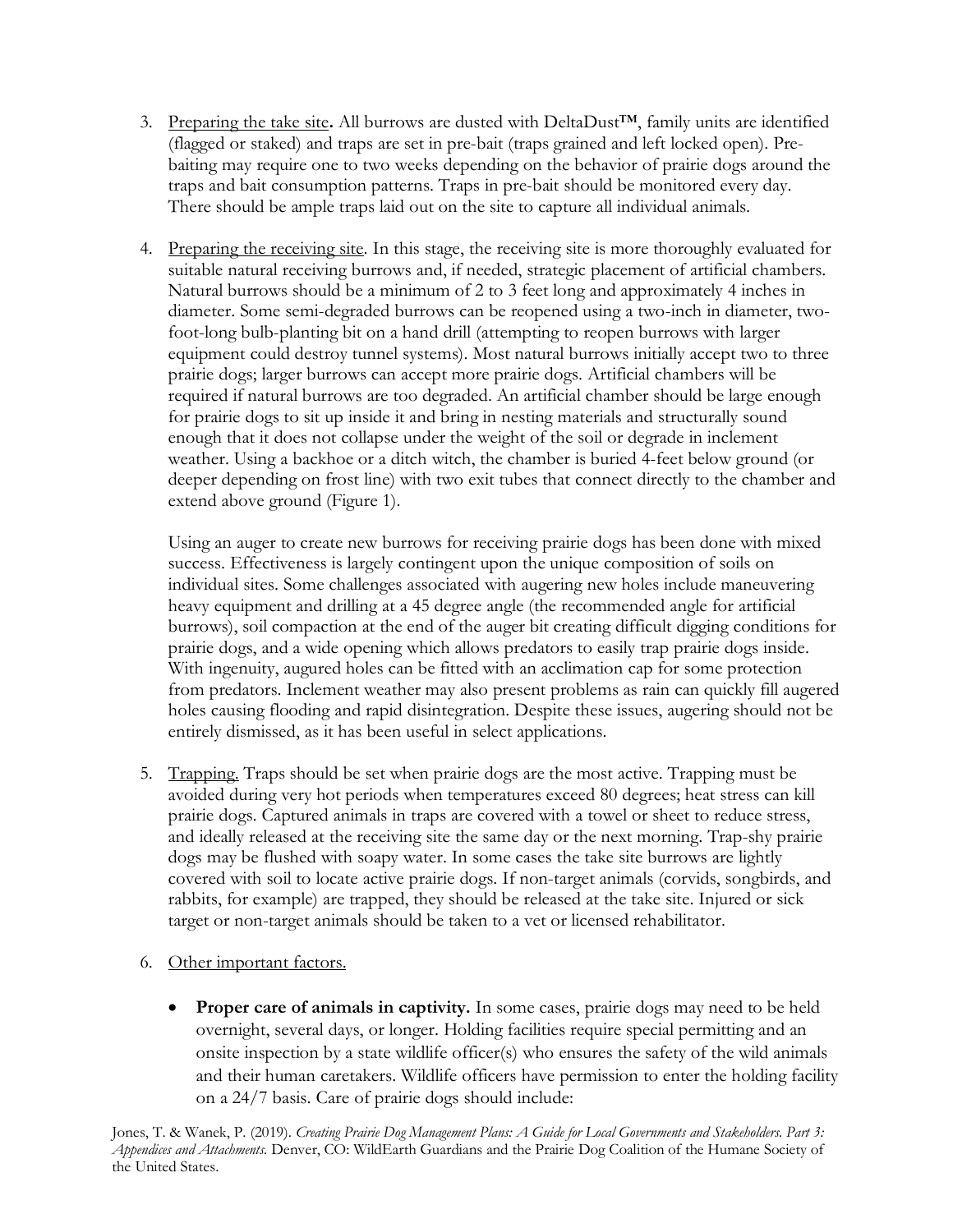- o Adequate housing and shelter away from harsh weather or other potential conflicts (other animals, unnecessary noise)
- o Separate housing for prairie dogs from different family units
- o Containment so they cannot get loose or become injured inside the facility
- o Daily fresh food (dry and wet sources)
- o Daily freshened bedding
- o Climate control
- o Sickly or injured animals (very rare) should be immediately transported to a certified wildlife rehabilitator or veterinarian.
- **Transparency is important, but restricting access at specific times is also necessary.** In some cases the public is very interested in the process and progress of the take and release sites, but knowing who and when visitors are coming onto either site is important. This is to ensure that the public does not interfere during critical periods (trapping) or disturbing equipment. Trapping the first day can be hectic and is generally not an ideal time for disturbance by a large public viewing or media event. Moving prairie dogs is a lot of work, and keeping animals as stress-free as possible is a priority.
- **Move prairie dogs as family units.** Truett et al. (2001) suggests that regardless of the species, capture and translocation of intact family units probably minimizes stress and post-release dispersal, and multiple relocators have reported prairie dogs' attempts to reestablish social unity at release sites. Prairie dogs should be placed into the release site in the same orientation they held at the take site. For example, prairie dogs on the northwest corner of the take site should be released in the northwest corner of the release site and so on.
- **Be conscious of predation risk.** Raptors, coyotes, and badgers may rapidly prey upon newly relocated prairie dogs. Techniques to reduce predation risk include keeping acclimation caps over natural tunnel systems longer (though acclimation caps should not be kept over artificial burrows longer than 3 to 5 days) and mowing vegetation to increase predator visibility (Long et al., 2006). Wildlife managers have also trapped offending badgers and relocated them. In very remote areas, wildlife managers have camped on the receiving sites to haze off predators.
- **Release a sufficient number of prairie dogs**. The suggested minimum is 60 to 100 individuals (Long et al., 2006). This is a cumulative total at the release site including individuals that were present before the introduction of new prairie dogs. Source populations do not necessarily need to come from one colony; prairie dogs can be removed from multiple colonies and relocated into the same area as long as family units are relocated intact and they are not encroaching on existing prairie dog residents. Recall that colonies consist of multiple territorial family units.
- **Practice proactive plague abatement.** DeltaDust (Deltamethrin) should be used to pretreat fleas in prairie dog burrows at both take and release sites. On sites where colonies have succumbed to plague within the last year or two, prairie dog burrows may still be intact for reintroduction. Waiting too long post-plague may mean that artificial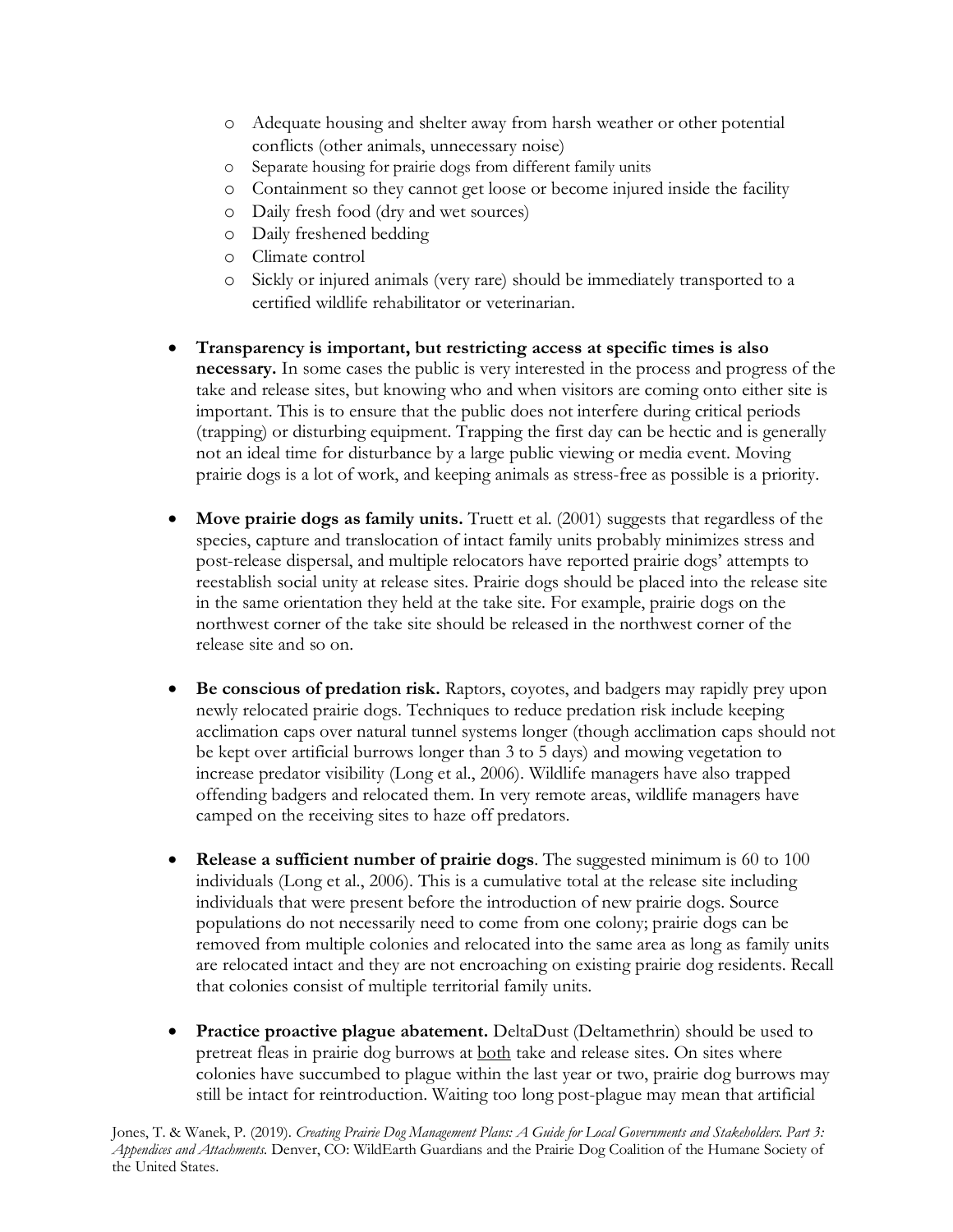chambers need to be installed. While some managers may want to wait for one or two years for reintroduction post-plague, others (D. Biggins, pers. comm., 6/3/12) think that waiting longer than two months post-plague is unnecessary, as long as fleas are managed via dusting with Deltamethrin and the newly relocated prairie dogs are pretreated, also with Deltamethrin. After treatment of burrows with Deltamethrin, prairie dogs were successfully re-established in a colony that had succumbed to plague only several weeks earlier (Long et al., 2006).

• **Use acclimation caps.** In most cases, acclimation caps (used to help prairie dogs adjust to the new area while protecting them from predators) are fitted above ground over natural burrows or on extended nest chamber tubes (Figure 1). Animals in acclimation caps are checked and fed both dry and moist foods daily. Caps should not remain on artificial burrows more than 3 to 5 days. After acclimation caps are removed, prairie dogs from the same family group can be freely released into the same chamber without replacing the acclimation cap. It is a generally accepted practice that once the acclimation cap is removed it should not be reused on the same burrow if the chamber is still occupied by prairie dogs.

**Figure 1.** Underground nest chambers connected with tubes to above-ground acclimation caps (Wanek, 2017)



#### **A1.6. Augmentation**

In some cases there may be a need to augment existing colonies. This is most likely to occur on isolated colonies that are not expanding as expected. As with any colony that has a plague history, all active and inactive burrows should be dusted with insecticide. Even if the receiving colony succumbed five years prior, dust all burrows because many other rodent species—mice and voles that may be plague resistant—could still carry plague-infected fleas.